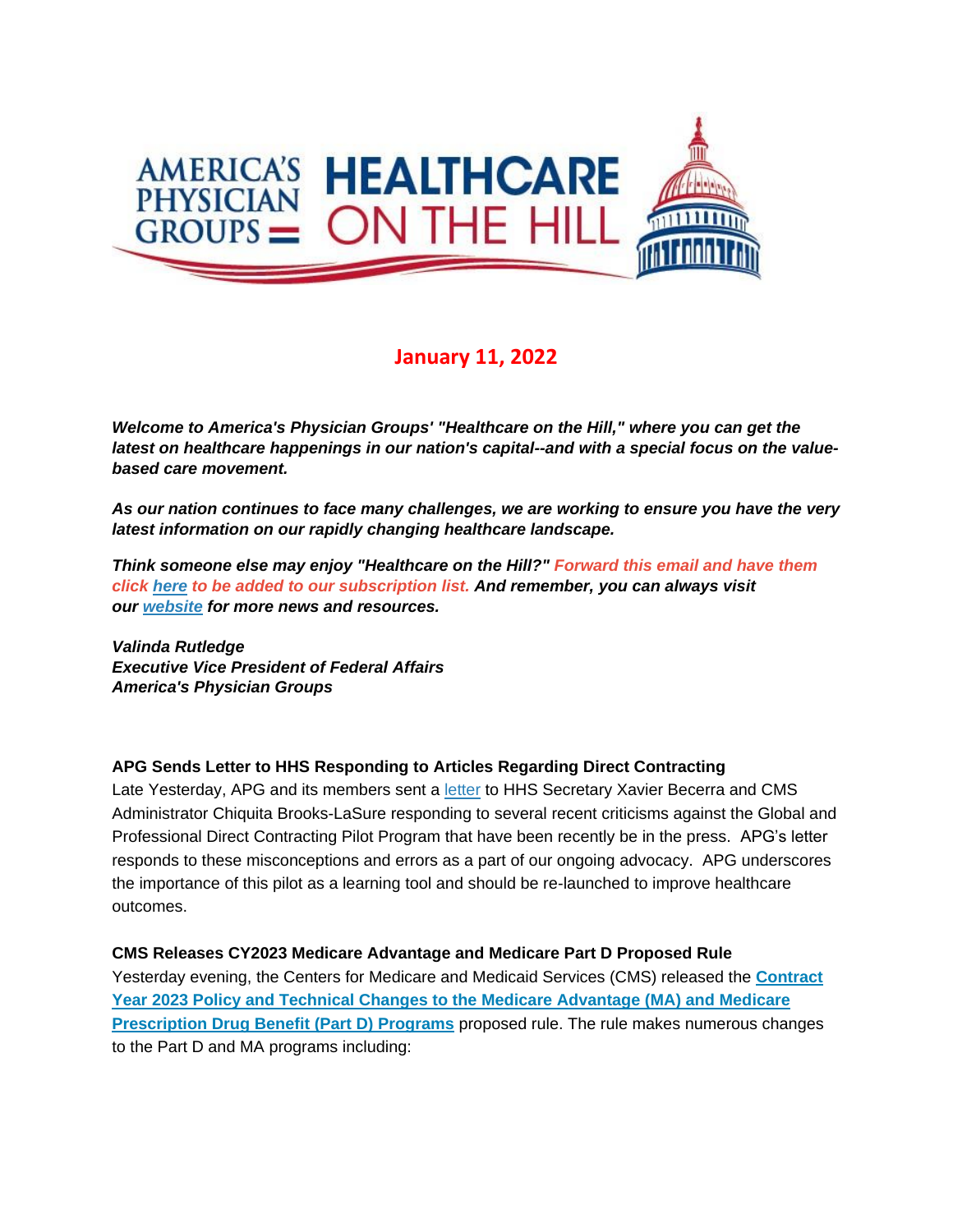- Requiring MA and Part D plans to expand reporting of information on the medical loss ratio to hold plans more accountable for how Medicare revenue is spent, including providing greater transparency regarding the amounts used to provide supplemental benefits (e.g., dental, vision, hearing, transportation, meals
- Establishing standardized questions in required health risk assessments on housing instability, food insecurity, and transportation to reduce health disparities
- Requiring that MA organizations with a Dual Eligible Special Needs Plan (D-SNP) establish, maintain, and consult with one or more enrollee advisory committees to ensure the experiences of dual eligible beneficiaries are considered in plan decision making
- Simplify materials that describe how to access Medicare and Medicaid services and streamline the grievance and appeals processes in certain D-SNPs
- Changing MA cost-sharing rules to foster more equitable payments to providers who serve dual eligible beneficiaries and improve their access to providers
- Limiting MA plans' ability to expand or enter into new contracts if their previous performance is poor
- Clarifying requirements for plans during disasters and emergencies to ensure that beneficiaries have uninterrupted access to needed services
- Requiring Part D plans to apply all price concessions they receive from network pharmacies at the point of sale by redefining the negotiated price as the lowest possible payment to a pharmacy, which would reduce beneficiary cost-sharing

CMS is also seeking feedback on the challenges faced in building behavioral health provider networks within MA health plans and the overall impact of potential CMS policy changes on network adequacy and behavioral health access in MA plans.

A fact sheet on the proposed rule can be found **[here.](http://link.apg.org/c/7/eyJhaSI6Njk4MDUxNDQsImUiOiJncGhpbGxpcHNAYXBnLm9yZyIsInJpIjoiY29udGFjdC03YWMxOTAzZjFkYzVlYTExYTgxMjAwMGQzYTVhMTdlMy00ZDBkOTAzNmQyYjk0MTAyOTYxNWRmMDUwOTNjNzI2YyIsInJxIjoiMDItYjIyMDExLTZmOTFiNjc1MWVkZjQ0ZDk5YmJkNTc5ZGFkMDFlZGEzIiwicGgiOm51bGwsIm0iOmZhbHNlLCJ1aSI6IjMiLCJ1biI6IiIsInUiOiJodHRwczovL3d3dy5jbXMuZ292L25ld3Nyb29tL2ZhY3Qtc2hlZXRzL2N5LTIwMjMtbWVkaWNhcmUtYWR2YW50YWdlLWFuZC1wYXJ0LWQtcHJvcG9zZWQtcnVsZS1jbXMtNDE5Mi1wP19jbGRlZT1aM0JvYVd4c2FYQnpRR0Z3Wnk1dmNtYyUzZCZyZWNpcGllbnRpZD1jb250YWN0LTdhYzE5MDNmMWRjNWVhMTFhODEyMDAwZDNhNWExN2UzLTRkMGQ5MDM2ZDJiOTQxMDI5NjE1ZGYwNTA5M2M3MjZjJmVzaWQ9YThjNzJiMmYtOGE3Mi1lYzExLTg5NDMtMDAwZDNhNTk5M2FhIn0/YpSBlcz4JsgYsplj58uqnQ)** APG is currently reviewing the proposed rule and will submit a comment letter in response within 60 days.

## **"Build Back Better" Bill on Hold**

Following Senator Joe Manchin's (D-WV) declaration last week that no new negotiations had begun over the Build Back Better bill and a report on Saturday that he had withdrawn his own \$1.8 trillion counterproposal legislation, it appears that President Joe Biden's Build Back Better spending bill is now on indefinite hold. Last month, Sen. Manchin announced that he would not be voting for the bill, and despite Speaker of the House Rep. Nancy Pelosi's (D-CA) belief that the bill could still be resurrected, Democrats have instead pivoted toward voting rights legislation as their next big legislative issue. Senate Majority Leader Chuck Schumer (D-NY) said last week that the Senate would vote to on changing its rules regarding the filibuster by January 17 to pave the way for a voting rights bill.

## **CMS Moving Forward on Vaccine Mandates as Supreme Court Hears Legal Challenges**

On Friday, the United States Supreme Court heard oral arguments in challenges to the Biden administration's authority to impose the Occupational Safety and Health Administration's (OSHA) vaccinate-or-test mandate for businesses with 100 or more employees, in addition to the Centers for Medicare and Medicaid Services' (CMS) vaccination mandate for eligible staff at healthcare facilities participating in Medicare and Medicaid. Challengers to the CMS mandate argue that CMS cannot use its general power to regulate the Medicare and Medicaid programs to impose a vaccine